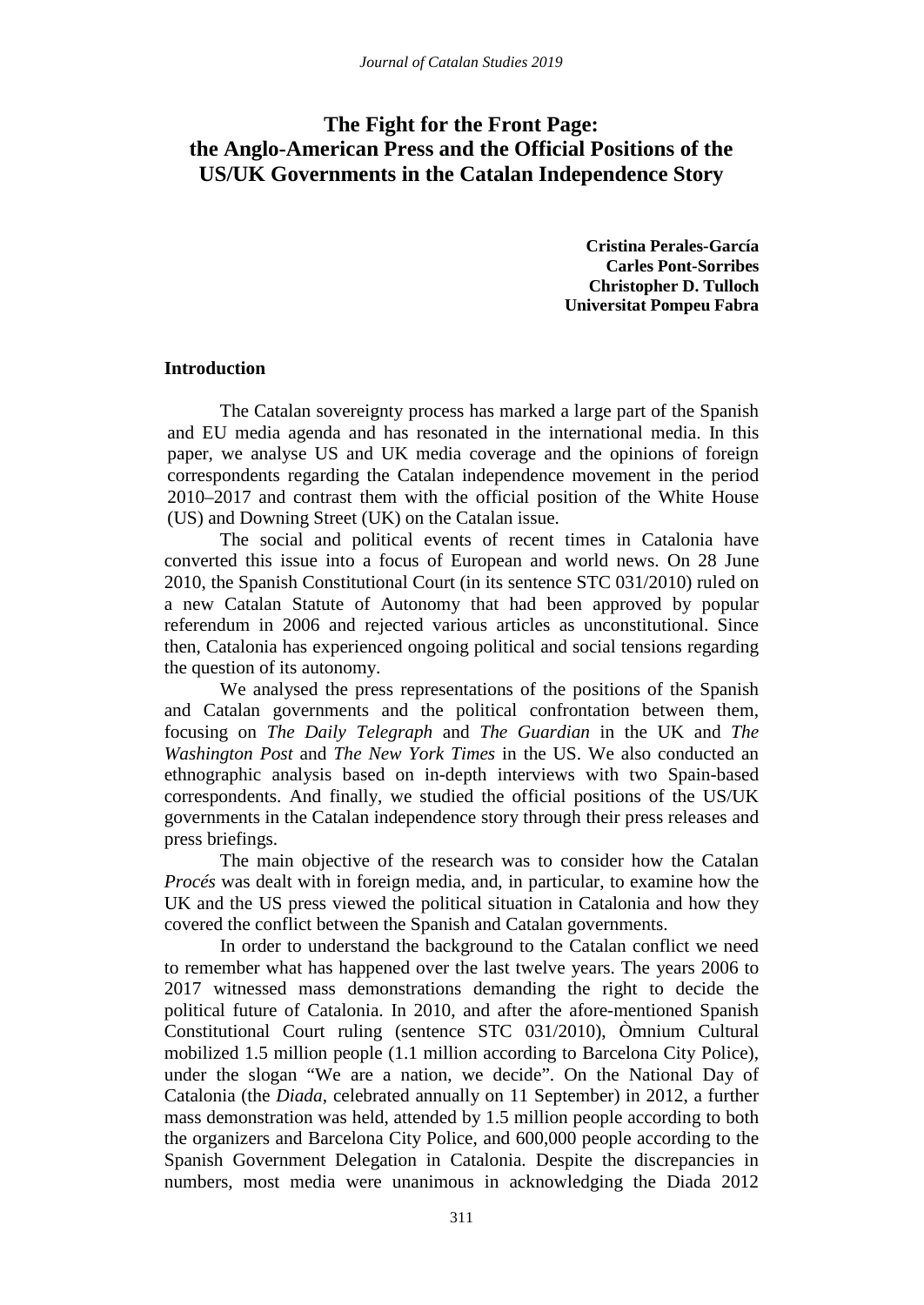protest to be the most important demonstration ever to take place in Catalonia and one of the largest ever in Spain and even Europe (Alonso-Muñoz, 2014; Xambó *et al.*, 2014). The separatist movement was further bolstered by the Via Catalana human chain protests of the Diada 2013 and 2014 organized by the Assemblea Nacional Catalana (ANC).

The new political scenario was shaped by a strong social component that played a key role in the *Procés* and that ultimately led to snap regional elections in 2012. A watershed moment came with the celebration of a nonbinding participatory process in the form of a "consultation" on 9 November 2014, in which some 2.3 million people voted. For the Diada of 2015, around 1.4 million people marched under the slogan "On the road to a Catalan Republic", just days before elections to the Parliament of Catalonia (27 September 2015). The year 2016 was marked by Diada protests, which for the first time, were held in various Catalan cities such as Lleida, Berga, Salt, Tarragona, as well as Barcelona. This Diada, with the slogan "A punt" [Ready] was also different, however, in that it had been preceded by the announcement of a referendum for 1 October 2017, deemed to be binding by the Catalan authorities and illegal by the Spanish authorities.

During the 1 October 2017 referendum, 2,286,217 people voted, with 89% of those voting yes (2,044,038 people). Participation was 43.03% of the total census, which was declared universal from the early hours of voting. National police entered several polling stations and their charges resulted in 1,066 people injured according to data from the Catalan Department of Health.<sup>[1](#page-1-0)</sup> On 3 October a general strike was held in Catalonia in protest against the police charges.

#### **Theoretical framework and methodology**

The media contribute to the construction of public opinion by creating climates and transmitting a representation of the facts from which people construct their own symbolic reality. Indeed, the media occupy a strategic position in informing about realities that are not experienced firsthand (Pont-Bèrrio, 2015) and also help us to organize information and our thinking (Rodríguez Borges, 2011).

Berger and Luckmann (1968) have argued that everyday life is presented as an intersubjective world, that the construction of reality is social and is modified and recreated by humans. Reality is thus not immutable but continuously changes over time. Therefore, although the institutional world may seem definitive, it can be modified. Any social representation includes a system of values, ideas and practices with the specific function of establishing an order that guides individuals and that is also communicated through exchangeable social codes. This could also be viewed as the construction of the "meanings" that arise from human interactions and that are shared through the exchange of information (Castells 2015, 27).

<span id="page-1-0"></span><sup>&</sup>lt;sup>1</sup> See the full report of the Department of Health at: [https://govern.cat/salapremsa/notes](https://govern.cat/salapremsa/notes-premsa/303722/comunicat-sobre-persones-ateses-carregues-policials-1-o)[premsa/303722/comunicat-sobre-persones-ateses-carregues-policials-1-o](https://govern.cat/salapremsa/notes-premsa/303722/comunicat-sobre-persones-ateses-carregues-policials-1-o) (All online references were accessed and checked between 11-03-2019 and 20-08-2019.)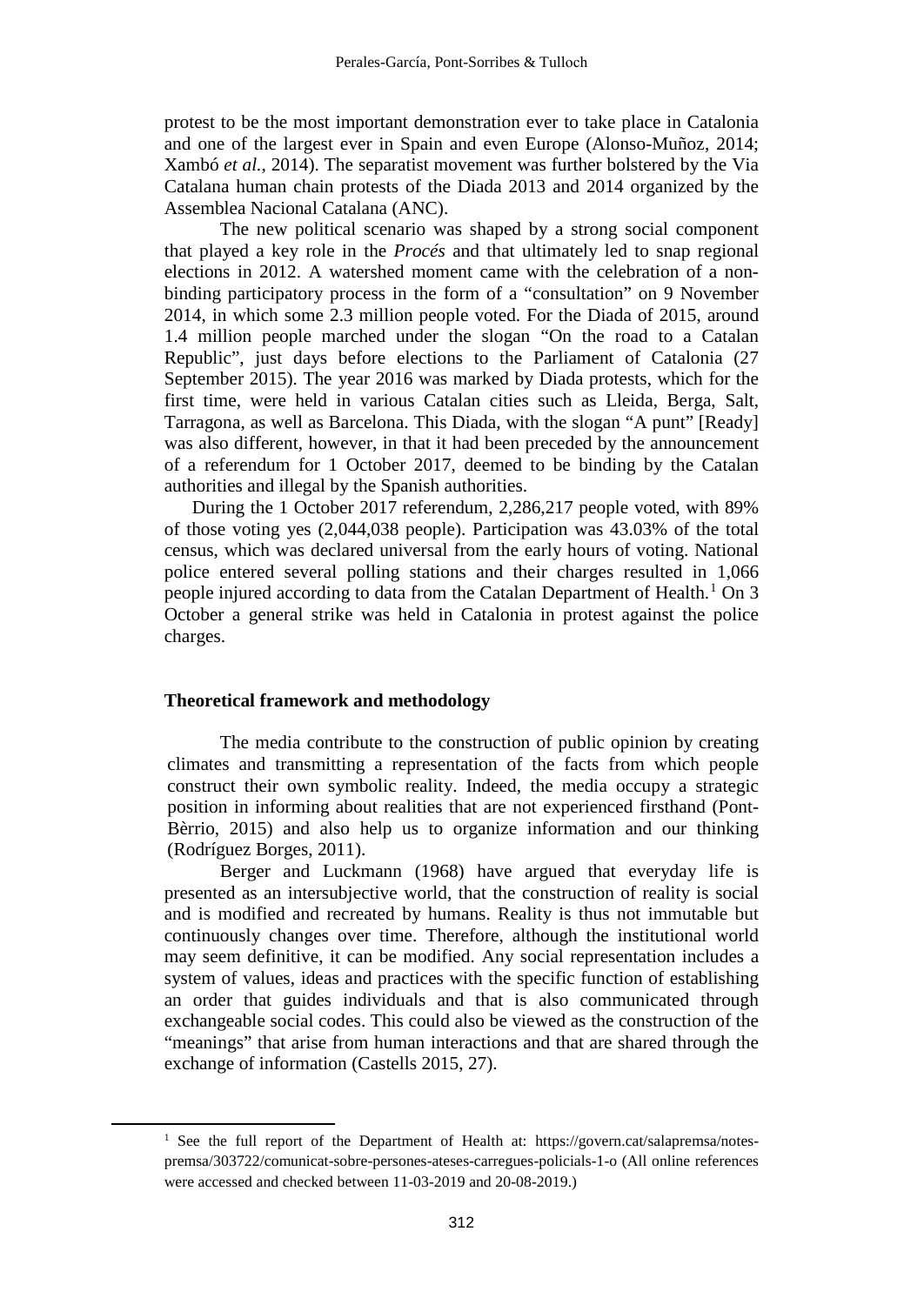This construction of meanings is linked to social identity, understood as a direct consequence of representations that are shared by a particular social group (Wagner *et al*. 1999, 100). Accordingly, identity is constructed from a young age by the mere fact of belonging to a specific group in a specific space and time. Within any given time and space, certain social representations will be in circulation, yet it will be contact with others which will model the social identity of each individual.

Identity is nurtured by the media through their power of social penetration. The theory of agenda setting refers to the influence exerted by the media in configuring public and governmental agendas (Entman, 2007). This concept was originally developed in the 1960s by McCombs. Initial results from McCombs and his co-researcher Shaw (1977) pointed to the influence of the media on reality, with agenda setting defined as a process of political consensus. For Wanta, Golan and Lee (2004), agenda setting refers to how the most important media issues reflect priority themes for the public and, thus, the impact of the media agenda on the public agenda. The setting of the agenda is obviously conditioned by journalistic production, as time and space constrain the choice of some topics over others.

The importance of the agenda setting theory is that it proposes that the media condition what the public thinks about and how (Entman, 2007), and this is conditioned in turn by diverse factors, such as geographical proximity and an individual's own knowledge of a subject. Wanta, Golan and Lee (2004) further argue that agenda setting acquires even greater importance when individuals do not have direct experience of the facts. This happens with news from other countries, as is the case with foreign media covering the Catalan *Procés*.

# **Method**

The object of study of this research was to analyse published opinions in the UK and the US. As *agenda setting* theory concludes, newspapers as agenda fixers are more influential than other media (McCombs, 2004). Our general objective is to identify the thematic and informational frameworks used to depict the social and political events marking the agenda in Catalonia and Spain in recent years. In addition, our hypothesis is that media discourses tend to deepen differences and conflicts, rather than provide in-depth information, contrast information from different sources and explain differentiated and mismatched positions.

To carry out our study, we chose four newspapers that had an informative-interpretative press profile and which represented a wide ideological scope. The resulting list included *The Guardian* and *The Daily Telegraph* in the United Kingdom and *The Washington Post* and *The New York Times* in the United States. Informative, opinion and interpretative articles (frontpage stories, editorials, articles and columns) that referred to Catalan-Spanish relations and Catalonia's determination to decide its political future were all included. The analytical method – Frame analysis – was conducted from a communicative perspective, following Entman (1993) and Kim *et al*. (2002), with a view to detecting the predominant frame. This frame analysis was conducted at three levels: (a) the right-to-decide issue; (b) the main protagonists associated with the right to decide; and (c) those frames that use the main sources quoted.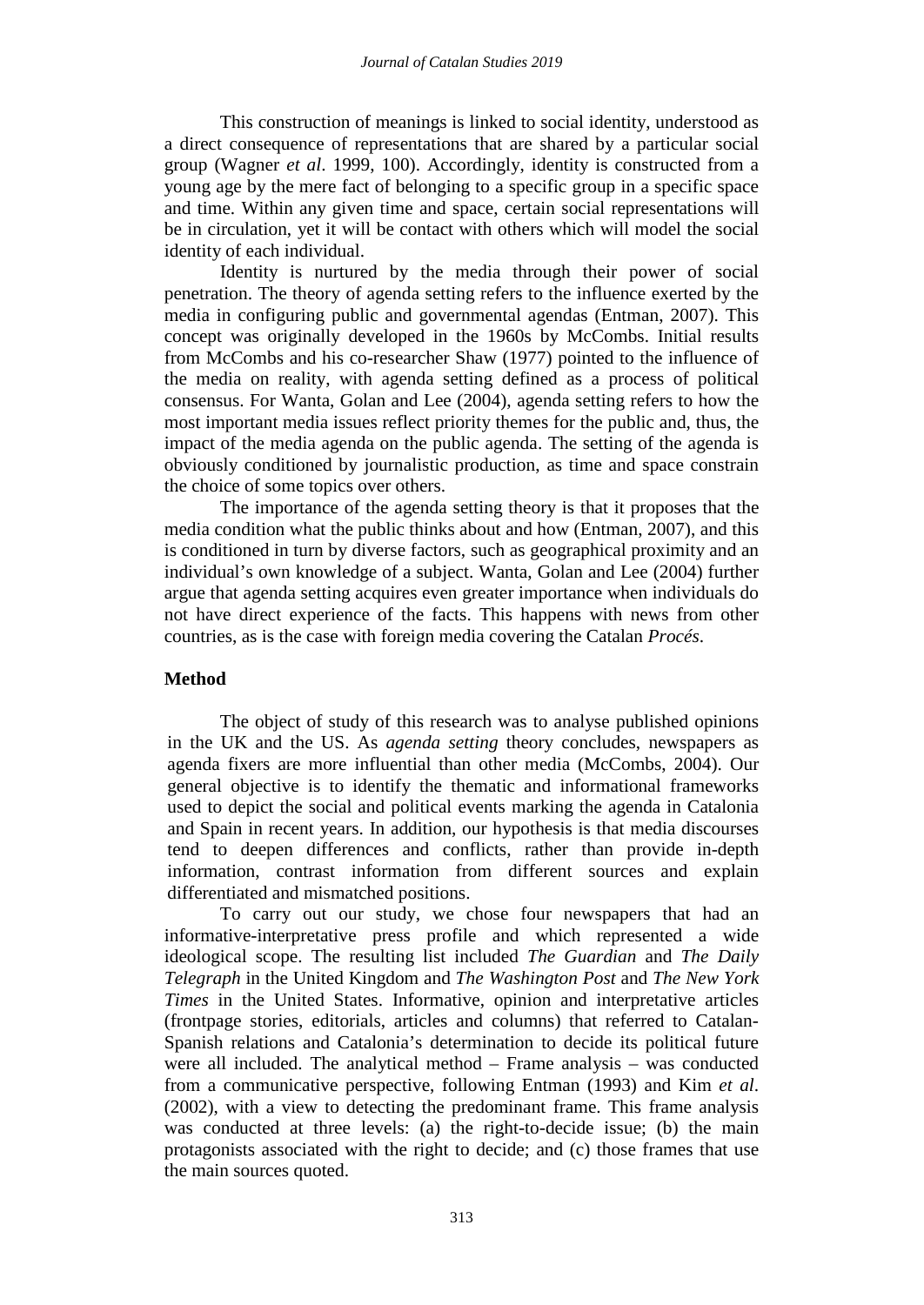In relation to the agenda setting analysis, two indicators, each with their respective variables, were used to identify the media relevance of the Catalan *Procés* (Kiousis, 2004): (a) attention; and (b) prominence. The attention variables were the total number of texts and the total number of words dedicated by each newspaper to the *Procés*, whereas the prominence variables included the article location in the newspaper and the accompanying graphics (if any).

An ethnographic study is used to complement the content analysis already described and is done after obtaining the results from the framing and agenda setting study. In-depth interviews were of an individual character and this technique allows us to obtain information not available with direct observation and to contrast the process of journalistic production (Tuchman, 1983, Wimmer-Dominick, 2011). The ethnographic research includes in-depth interviews with foreign correspondents in Spain for *The Guardian* and for *The New York Times* and who had covered the Catalan story consistently over recent years.

Finally, in order to ascertain the official position of the White House on the Catalan issue, the decision was taken to access the State Department archives which are available online. This extensive data base offers all press releases and the complete transcript of daily press briefings including both the comments made by the spokesperson at the time and the questions raised by the press corps. In recent months a State Department video archive has also been uploaded to the site to accompany these written transcriptions. In the case of the UK, similar information was available at the gov.uk website. However, as the information was much briefer, the search was widened to include press conferences covered by a public institution such as the BBC and the Spanish prime ministerial archives available at the La Moncloa website.

## **Results**

While all four newspapers gave wide coverage to the *Procés* (Figure 1), *The New York Times* and *The Guardian* published most articles (79 pieces). Most articles were published in 2016 and 2017, reflecting the growing tensions between the Catalan and Spanish governments regarding the Catalan decision to hold a referendum.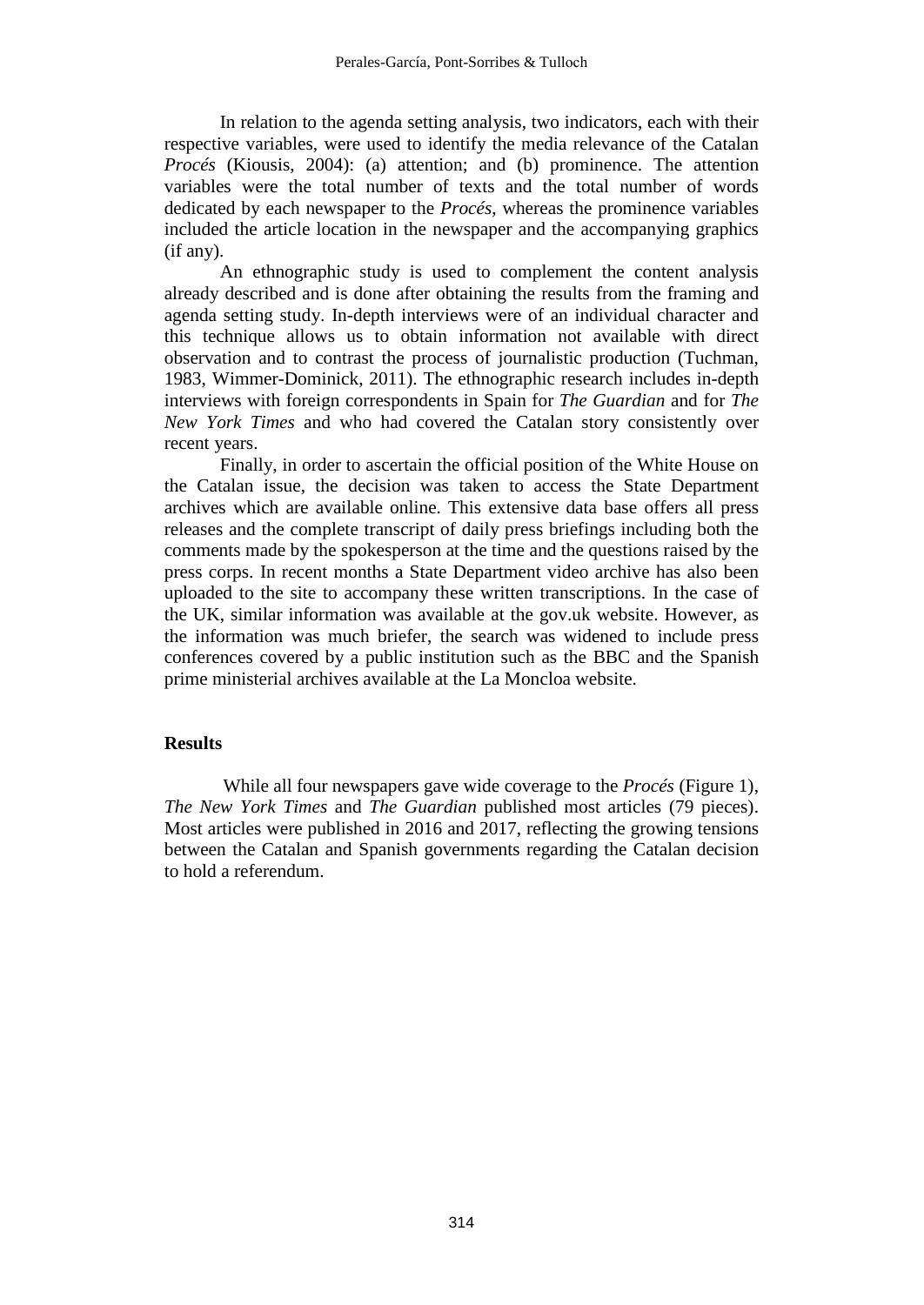**Figure 1**: Articles published 2010–2017



Source: Research of the present authors

The greatest coverage coincided with five periods of great political activity: the 2012 elections, the consultation of 9 November 2014, the 2015 elections, the Diada 2017 and the independence referendum of 1 October 2017.

## **Sources and actors**

Regarding the US press, most of *The Washington Post*'s sources were Spanish government (12%), Catalan and Spanish police (12%), referents from the Spanish cultural sphere such as intellectuals, journalists, and writers (12%), EU (12%) and academics (12%). Generally speaking, journalists were the most used sources by this newspaper (18%). The three main actors for *The Washington Post* were pro-independence Catalan people (18%), followed by the Spanish government (14%) and Catalan government (11%).

As for *The New York Times*, sources were mainly politicians. In the last two years (2016 and 2017), they represented the greatest number of sources used, 34% (US and German sources, to be precise), followed by anonymous sources (21%). Pro-independence voters were 12% of its sources. The actors were all Catalan people (18%), Spanish Government (16%), and the proindependence people (13%) as the most important.

Finally, regarding the UK press, the most frequently used sources in *The Guardian* were the Spanish government (21.3%), the Catalan government (17.7%) and anonymous individuals (12.5%), whereas the most frequently featured actors were Catalonia and the Spanish government (18.9% each), Spain (13%) and the Catalan government (9.1%). As for *The Daily Telegraph*, sources were typically anonymous individuals (13.8%), mainly demonstrators or voters who reflected the climate of the moment. This newspaper typically gave a voice to separatists and unionists during elections, to political actors other than Carles Puigdemont, Artur Mas and Mariano Rajoy (13.8%) and to the Spanish government (7.7%). Four major groups of actors stood out, namely, the Spanish government (18.2%), the Catalan government (14.7%), Catalonia (14.4%), representatives of Spanish justice (9.9%) as well as Spain and separatists (9% each).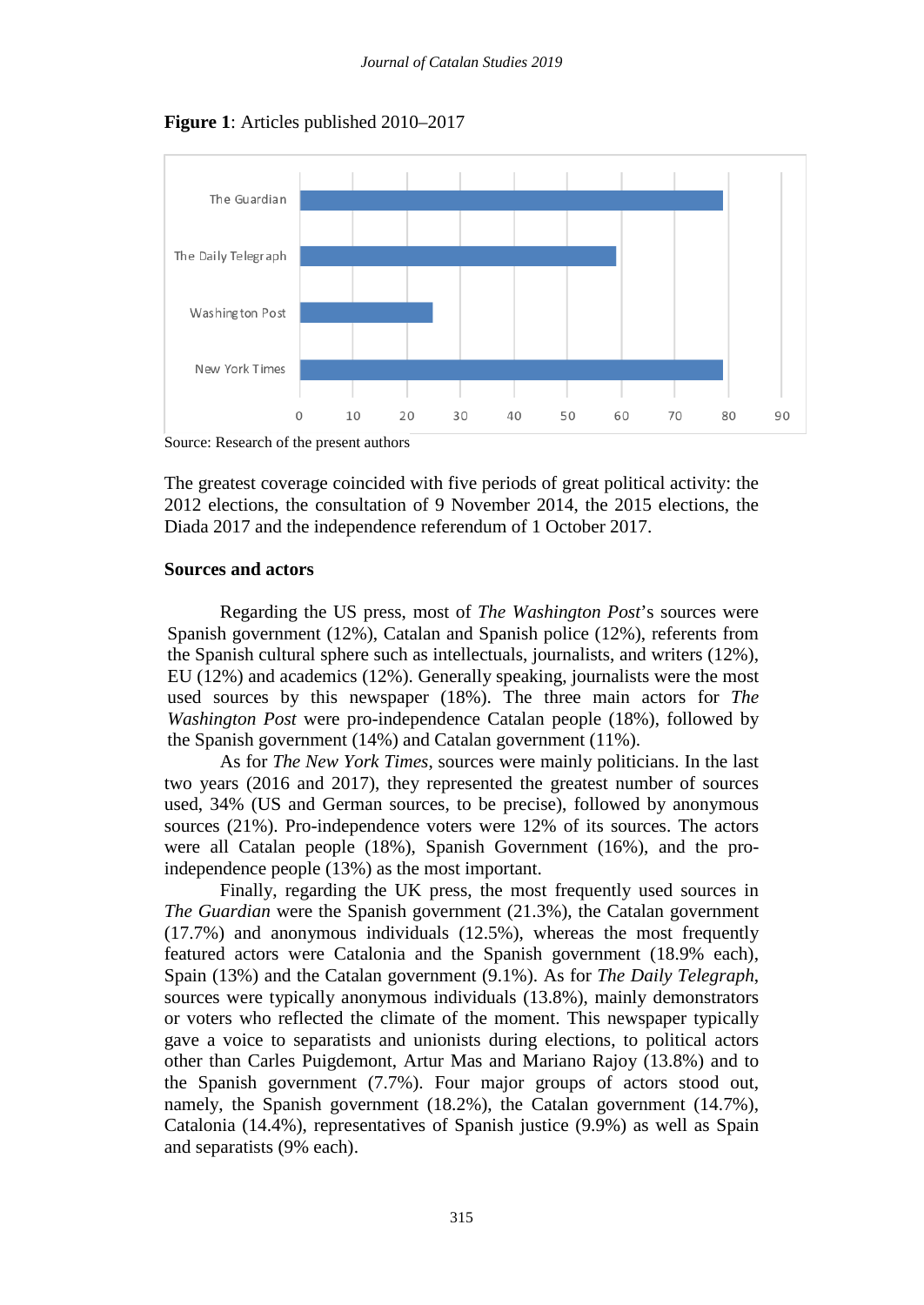# **Framing**

Conflict was especially predominant in both the UK and US newspapers (over 50% in both). The framing hierarchy used by *The New York Times* prioritized conflict (58.2% of the articles), followed by responsibility frame (20.2%). The focus was mainly the political tensions and the radicalization of the positions between the Rajoy and Puigdemont/Mas administrations, with particular emphasis on the last two years of the study. Most of the articles had a neutral or ambiguous tone (84%) and their arguments were neither in favour nor against any part of the conflict.

*The Washington Post* also framed its coverage mainly as conflict (76% of its articles). The conflict was identified as one between both governments. Eventually this crisis opposes the Catalan versus the Spanish people. The second most important frame was human interest (12.6%). It could be observed that if at the very beginning of this crisis the conflict was situated by the newspaper between Catalonia and Spain, in the last year, 2017, the conflict is located between the two governments. The tone used was generally neutral or ambiguous (54%), followed by a negative tone in 40% of its pieces (according to Wimmer-Dominick, 2011).

The predominant generic frame used in *The Guardian* was also mostly conflict (71%), with responsibility featuring far less prominently than in the other newspapers (18.4%). The conflict between Catalonia and Spain was also represented in actions by the Catalan and Spanish governments and the Spanish judicial system. The responsibility frame predominated in the 2015 elections and referred to two main actors: the Spanish government, in terms of its immobility and reliance on legal solutions to a conflict understood by the newspaper to be exclusively political; and the EU, in terms of the demands addressed to it by the newspaper to take action regarding the Catalan question. A neutral tone (48.7%) prevailed over a negative tone (43.4%) in this newspaper.

As for *The Daily Telegraph*, its dominant frame was of conflict (72.5% of articles), especially that between Spain and Catalonia. It called on the EU to intervene and mediate in the crisis and criticized the two sides for their incapacity to engage in dialogue and their actions placing the Spanish state and the entire EU at risk. The secondary frame was, in fact, responsibility between both administrations Catalan and Spanish (11.6% of articles). A negative tone (52.2%) predominated somewhat over a neutral tone (44.9%).

# **Ethnographic results**

Our ethnographic study was based on in-depth interviews conducted individually between the 15 and 20 December 2017 with correspondents in Spain of *The Guardian* and *The New York Times*. The anonymization of correspondent names (for privacy reasons) does not affect the final result of the investigation. Their arguments and quotations are identified by the codes I01and I02.

The correspondents indicated that the Catalan *Procés* was the most important foreign news story in Spain between September and October especially over the last two years (2016–2017). I02 stated that the Catalan political situation had been more important and newsworthy than Moncloa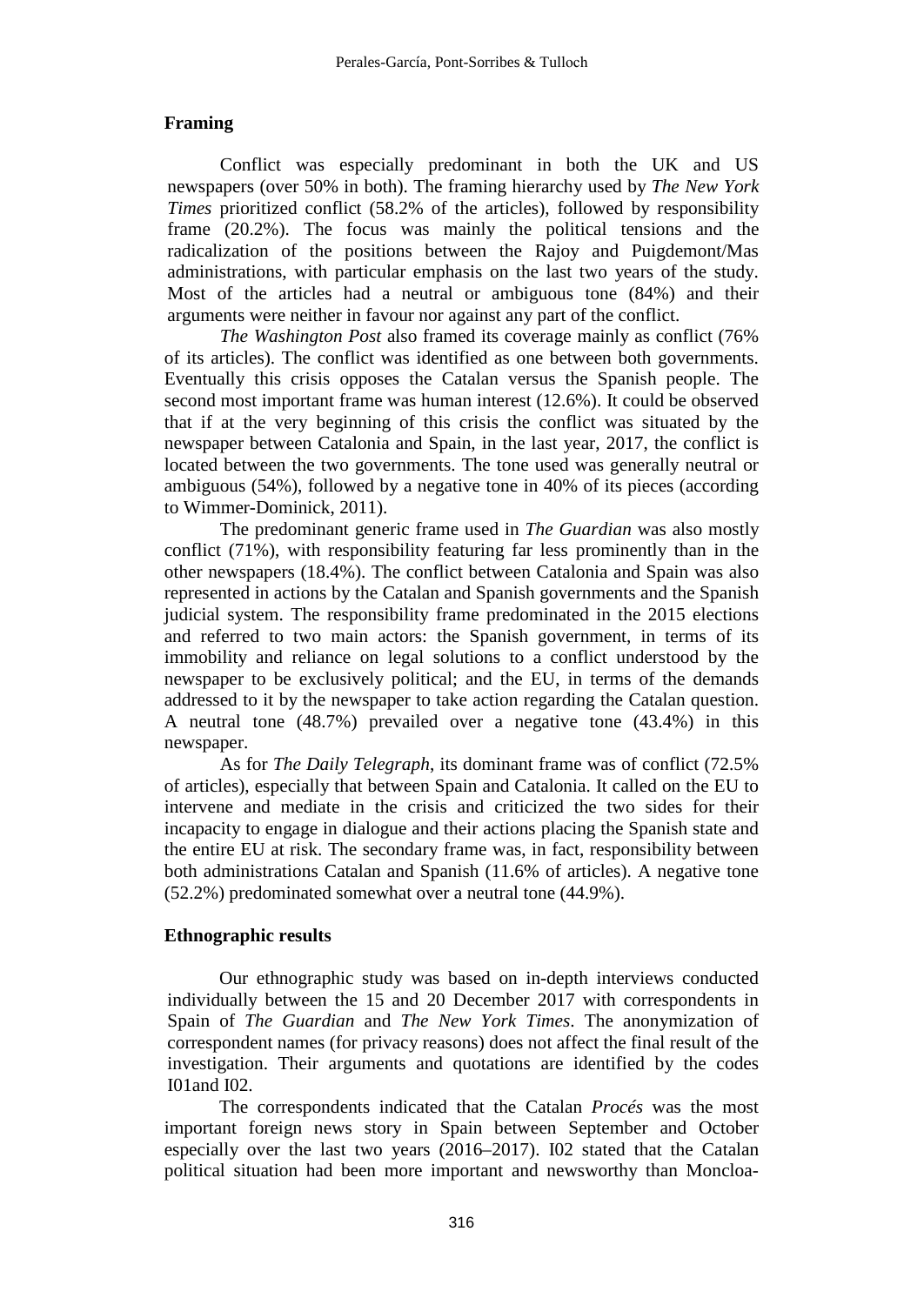based Spanish politics. During all the years of our study I01 wrote more than ten *Procés*-related articles per month. I02 argued that in 2016 and 2017 an average of five or six articles per week were sent to editorial staff.

I02 suggested that three main themes have been top of the news agenda in recent years for Spain: Catalan nationalism, Ada Colau and tourism. I02 confessed that Spanish politics is covered relatively less than Catalan politics, adding that "politically speaking, Spain is not taken seriously".

The correspondents interviewed indicated that the police charges of 1 October, the parliamentary session to approve laws for an independent Catalonia, the "deferred" declaration of independence (I02), the arrest of separatist leaders and Carles Puigdemont's flight to Brussels were dramatic events that drew the interest of the foreign press. In some cases, news rooms had to call in reinforcements to be able to track the events as they unfolded on and after 1 October. The correspondents also indicated that they were "not concerned" (I02) about the possibility of being subject to external pressures from either the Spanish or Catalan governments.

## **A cul-de-sac, according to the correspondents**

The correspondents were of the opinion that the sociopolitical crisis between the Catalan and Spanish administrations required mediation given the current "uncertainty and stagnation" (I01). The solution to the conflict, viewed as lacking dialogue, was an agreed referendum and concessions by both sides. According to I02: "The country is split in two. I cannot see how the percentages on each side of the dividing line could shift the current balance. Another matter would be if independence was supported by 65%."

The police violence of 1 October, the demonstrations and the flags displayed on balconies were the images that the correspondents most identified with the conflict. This was evidence – according to  $I(01 - of how the conflict)$ has polarized Catalan society between separatists and unionists and was, to a certain extent, reflected in the correspondents' output during these weeks.

#### **State Department and Downing Street agendas**

When analysing the prominence of the Catalan independence issue on the White House agenda, we can observe through the full transcriptions of the "Daily Press briefings" available online how the *Procés* incited interest among the Washington press corps and how the different press secretaries – of both the Democrat and Republican administrations – were forced to adopt a position which, while remaining relatively consistent over this seven-year period, does admit nuances, occasional ambiguities and more flexible positions as the story unfolds.

Catalonia emerges on the State Department agenda for the first time in late July 2010 as a result of a *domino effect* following the International Court of Justice's ruling that the declaration of independence made by Kosovo in February 2008 did not violate international law. During the 22 July press conference held in Washington, assistant Press Secretary Philip Krowley declared that "the longstanding view of the United States is that […] Kosovo is an independent state and its territory is inviolable" and called on states to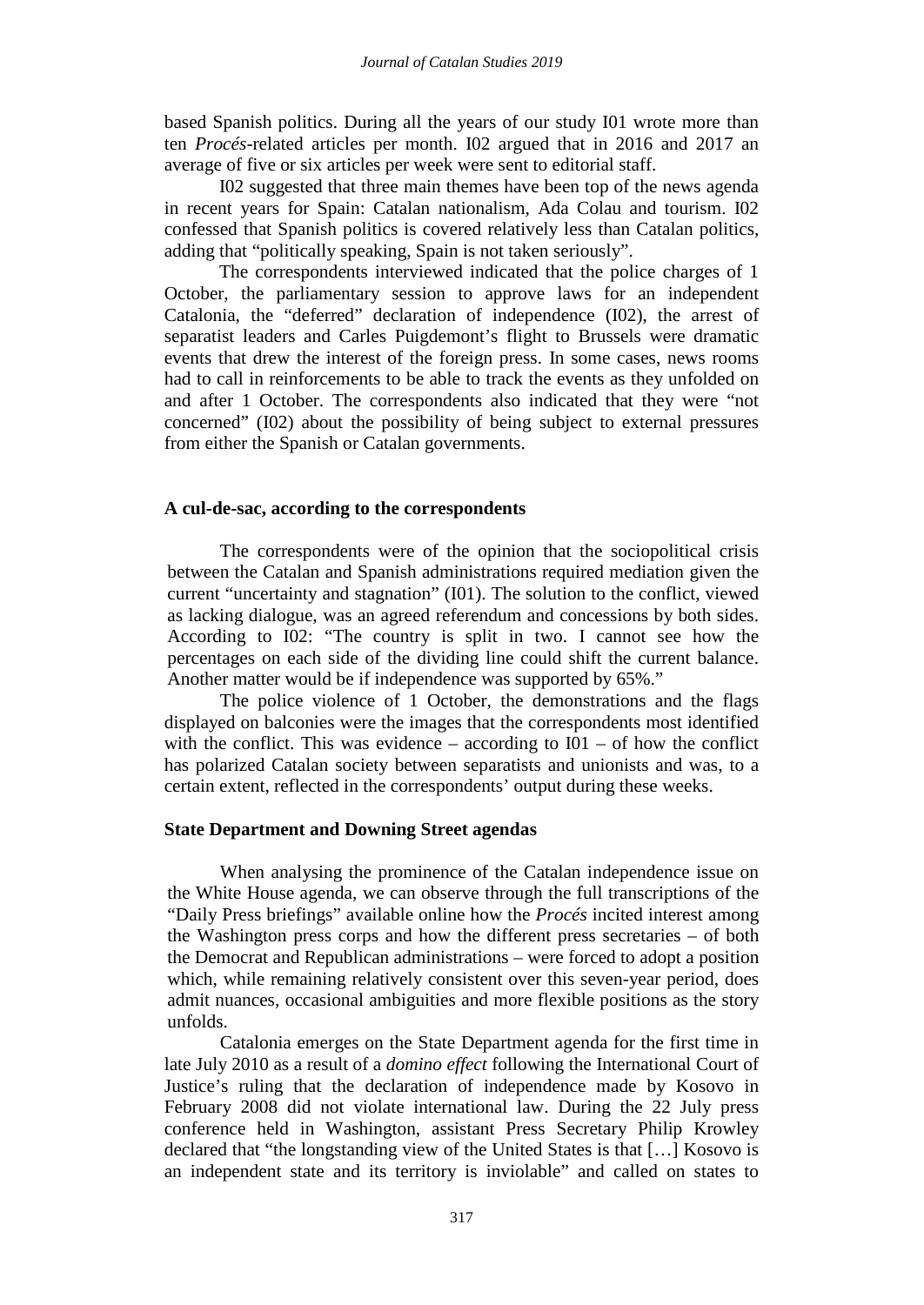recognize Kosovo and for Kosovo and Serbia to "put aside their differences and move forward working together constructively to resolve practical issues to the betterment of the lives of the people". Bearing in mind that this ruling came just two weeks after the first mass demonstrations regarding the Spanish Constitutional Court's ruling on the revised Statute of Autonomy, the Washington press corps picked up on this to ask if this decision "could be used by certain nationalistic movements in the Basque country or in Catalonia as a base for their own political demands" and in consequence act as a "trigger" for more nationalistic movements in Southern Europe. Krowley's answer was clear and predictable: the US considers the ruling to refer to "a set of facts unique to Kosovo" and which are "not applicable to any other situation".<sup>[2](#page-7-0)</sup>

Although the political movements in Catalonia were occasionally covered by the US press in the intervening years – particularly during the 2012 election campaign (Tulloch- Alonso 2014) – it was not until the 9-N referendum in 2014 that the *Procés* came up again in the White House. However, this time, rather than a direct stonewall position on the issue, the White House did not commit as to whether the referendum was illegal and did not offer a position on a "possible independent Catalonia", preferring instead to refer to the standard response which regarded the issue as an "internal matter for Spain".[3](#page-7-1) This position is reinforced one year later in September 2015 after the King's visit to the US when President Obama declared "as a matter of foreign policy, we are deeply committed to maintaining a relationship with a strong and unified Spain". The mantra regarding the Catalan issue as an "internal Spanish matter" and the US interest in a unified Spain is a constant throughout the Obama administration.

However, the official position of the Trump Administration is both noncommittal and, at times, simply confusing. In late September – in the run-up to the 1 October vote –President Trump told Prime Minister Rajoy that a nonbinding Catalonia referendum was an "internal matter", but in doing so he somewhat contradicted his own State Department spokeswoman – Heather Nauert – who declared before journalists that the US "took no position on the referendum" and went as far as to say that "we will let the government and the people there work it out, and we will work with whatever government or entity that comes out of it", a declaration which, unsurprisingly, was received with optimism in the pro-independence camp in Barcelona.[4](#page-7-2)

Detecting confusion on this issue, the State Department press corps pushed for greater clarity on this issue and Spokeswoman Nauert was forced to face journalists once again to try to make the US position clear. In particular the press could not understand why the White House was so firmly against the referendum in Kurdistan – held on 25 September, just one week before the Catalan vote – but seemed to be more ambivalent on the same issue in Barcelona. The exchange between Nauert and the press is the longest in the State Department online archives on the Catalan issue, as the White House

<span id="page-7-0"></span><sup>&</sup>lt;sup>2</sup> US Department of State. Daily Press Briefing. 22 July 2010, [https://2009-](https://2009-2017.state.gov/r/pa/prs/dpb/2010/07/145065.htm)

<span id="page-7-1"></span>[<sup>2017.</sup>state.gov/r/pa/prs/dpb/2010/07/145065.htm.](https://2009-2017.state.gov/r/pa/prs/dpb/2010/07/145065.htm) 3 US Department of State. Daily Press Briefing. 10 November 2014, [https://2009-](https://2009-2017.state.gov/r/pa/prs/dpb/2014/11/233921.htm) [2017.state.gov/r/pa/prs/dpb/2014/11/233921.htm.](https://2009-2017.state.gov/r/pa/prs/dpb/2014/11/233921.htm) 4 *The Washington Post*, 26 September 2017,

<span id="page-7-2"></span>[https://www.washingtonpost.com/news/post-politics/wp/2017/09/26/trump-says-u-s-opposes](https://www.washingtonpost.com/news/post-politics/wp/2017/09/26/trump-says-u-s-opposes-independence-bid-in-spains-catalonia-region/?utm_term=.0f1d7c471d78)[independence-bid-in-spains-catalonia-region/?utm\\_term=.0f1d7c471d78.](https://www.washingtonpost.com/news/post-politics/wp/2017/09/26/trump-says-u-s-opposes-independence-bid-in-spains-catalonia-region/?utm_term=.0f1d7c471d78)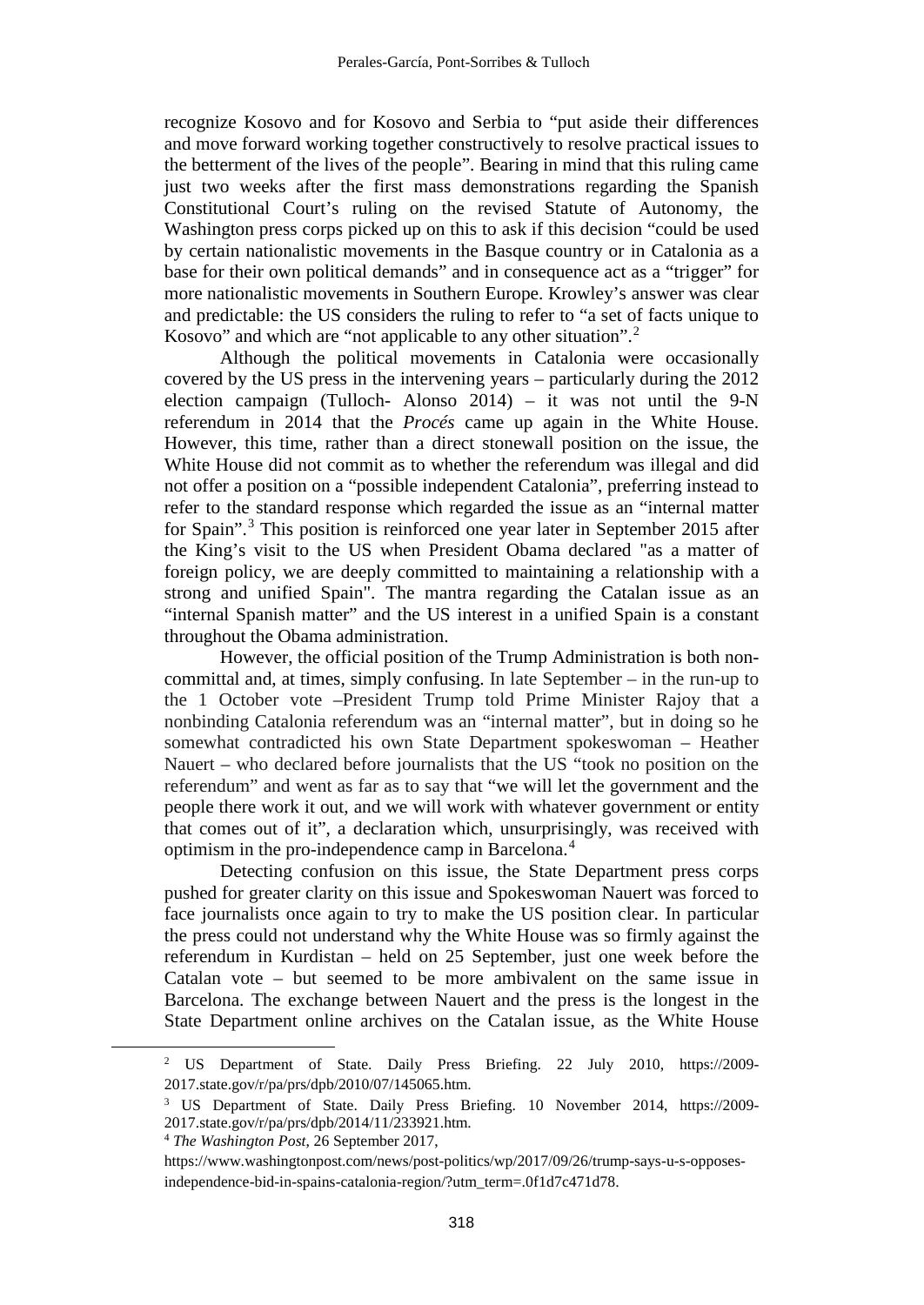attempts to make verbal a complex position. On the one hand, the Trump Administration made it clear that Spain is a) a "great country", b) a "tremendous ally" and c) "should remain united", while at the same time declaring that the US understands "that some in Spain might want to hold a referendum" and that it was "up to the people to decide". In an attempt to detect possible contradictions regarding this position and the White House's outright opposition to the Kurdish referendum, journalists were told that, in the latter case, the decision was based on the fight against ISIS in Iraq and aiming to avoid further questioning on the issue, the press secretary refused to "compare one situation with another".[5](#page-8-0)

As the 1 October referendum hit front pages worldwide, the White House's position was once again somewhat opaque. Drawn on the issue at the daily press briefing just 24 hours after the vote, Press Secretary Nauert focused on four aspects: i) the White House is saddened at the violence; ii) the US government will not be drawn on the need for international mediation; iii) the US encourages all parties to resolve their differences nonviolently and iv) pushes for the resolution of the issue in a way consistent with law.[6](#page-8-1) The very next day, the issue was back on the agenda and once again the US position was flexible and open to interpretation. While reiterating its support for a "unified Spain", the Trump Administration simultaneously defended "the right to free assembly".<sup>[7](#page-8-2)</sup> One week later – and with a new press secretary, Sarah Sanders, at the helm – the US position showed even greater ambiguity when, at the press briefing, Sanders declared that the Trump Administration would "welcome dialogue" between Spain and Catalonia's leaders on the political future of the region. Asked to comment on President Puigdemont's offer to seek international mediation rather than a declaration of independence, Sanders said "that's up for the people of Spain and Catalonia to decide" and would certainly welcome "conversations between us and them going forward".<sup>[8](#page-8-3)</sup>

This open-ended and manifestly flexible position was realigned in the light of the 27 October declaration of independence. At a press briefing held on the very same day, State Department spokeswoman Nauert offered an official statement entitled "US support for Spanish Unity" which declared that

the United States enjoys a great friendship and an enduring partnership with our NATO ally Spain. Our two countries cooperate closely to advance our shared security and economic priorities. Catalonia is an integral part of Spain, and the United States supports the Spanish government's constitutional measures to keep Spain strong and united.<sup>[9](#page-8-4)</sup>

Since this statement was made, Catalonia does not appear in press releases on the State Department archives.

Unlike the nuances and sporadic ambiguities on the Catalan independence issue in the case of the Trump Administration, the position

<sup>&</sup>lt;sup>5</sup> A full version of the transcript is available online at:

<span id="page-8-3"></span><span id="page-8-2"></span>

<span id="page-8-1"></span><span id="page-8-0"></span>https://2009-2017.state.gov/r/pa/prs/dpb/2011/09/173972.htm.<br>
<sup>6</sup> [https://www.state.gov/r/pa/prs/dpb/2017/10/274592.htm.](https://www.state.gov/r/pa/prs/dpb/2017/10/274592.htm)<br>
<sup>7</sup> [https://www.state.gov/r/pa/prs/dpb/2017/10/274630.htm.](https://www.state.gov/r/pa/prs/dpb/2017/10/274630.htm)<br>
<sup>8</sup> Stephen Nelson, "White House: Catalo *Washington Examiner*, 10 October 2017, https://www.washingtonexaminer.com/white-house-

<span id="page-8-4"></span>catalonias-future-is-an-issue-for-spain-catalans-to-decide. 9 [https://www.state.gov/r/pa/prs/ps/2017/10/275136.htm.](https://www.state.gov/r/pa/prs/ps/2017/10/275136.htm)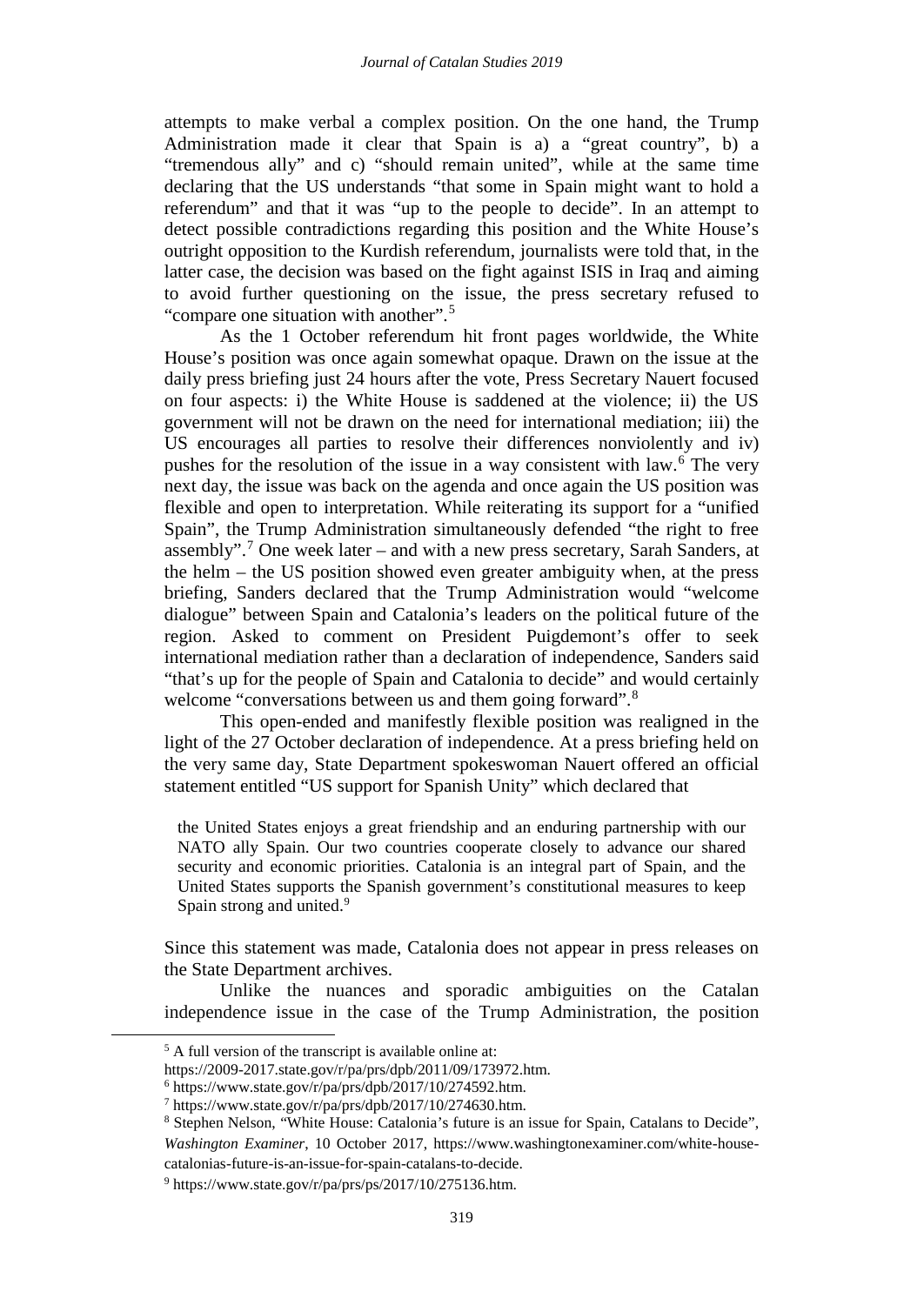adopted by Downing Street regarding the *Procés* is one of constant opposition. This can be largely attributed to two basic factors: the influence of the Scottish referendum held in 2014 and the fact that – unlike the US case which passed from a Democrat to a Republican administration – 10 Downing Street remained in Conservative Party hands despite the change from David Cameron (2010– 2016) to Theresa May (2016–2019).

Buoyed by the victory of the "No to independence" vote in Scotland, Cameron was pressed on the Catalan issue immediately after the 9-N referendum in Catalonia in 2014. At a speech before the Confederation on British Industry, the Prime Minister sent two messages to Spanish journalists. The first regarded the need for "unity" and the second respect for "legality": "we want Spain to stay united – to stay together. And our belief about referendums is these things should be done through the proper constitutional and legal frameworks. They should be done within them, and not outside them. $\overline{10}$  $\overline{10}$  $\overline{10}$ 

The following year, Cameron met Spanish Prime Minister Mariano Rajoy immediately after the "Via Lliure" Diada of September 2015. At a press conference in La Moncloa, Cameron reiterated the UK position when reminding assembled journalists that the British position is made up of three main points: i) all countries are "better off together, stronger together, prosperous together"; ii) all those who want to "take a different path" have to obey the rule of law"; and iii) Catalonia will not form part of the EU if it chooses independence, "if one part of a state secedes, it's no longer part of the European Union and has to take its place at the back of the queue behind those other countries applying to become members of the European Union".<sup>[11](#page-9-1)</sup>

<span id="page-9-0"></span><sup>&</sup>lt;sup>10</sup> The full exchange between the Spanish journalist and David Cameron at the CBI reads as follows:

QUESTION: Yesterday Catalonia held a symbolic independence poll, against the advice from our constitutional court in Government to stop it. In your experience [...] what would be the advice for Mr Rajoy, our Prime Minister, on this sensitive matter, and as well to other European leaders and countries where nationalisms are defying their borders?

PRIME MINISTER: I would say to my friend Mariano Rajoy, and to everyone in Spain: Britain is a great friend and a great ally of Spain. We work very, very closely together with you in so many important forums, whether the EU or NATO. We're great lovers of Spain. We want Spain to stay united – to stay together. And our belief about referendums is these things should be done through the proper constitutional and legal frameworks. They should be done within them, and not outside them.

[https://www.gov.uk/government/speeches/cbi-annual-conference-2014-prime-ministers](https://www.gov.uk/government/speeches/cbi-annual-conference-2014-prime-ministers-address)[address.](https://www.gov.uk/government/speeches/cbi-annual-conference-2014-prime-ministers-address)<br><sup>11</sup> The full text reads as follows:

<span id="page-9-1"></span>

<sup>&</sup>quot;If I had a message I suppose it would be the same message I had in the United Kingdom situation, which is we are better off together, we're stronger together, we're more prosperous together, we should stay together. No two situations are the same; but I think it's very important, and the President of the Government made this point, that whatever situation we're faced with, it's very important that countries, and governments, and prime ministers and indeed those who want to take a different path, all have to obey the rule of law and do things by the rule of law. I think that is very important. You asked a specific question about the situation with regard to the EU. This was asked during the Scottish referendum and there is a very clear answer, which is if one part of a state secedes from that state it's no longer part of the European Union and it has to take its place at the back of the queue behind those other countries that are applying to become members of the European Union. That I think is the position set out by authorities from the European Commission all the way through to constitutional lawyers around the European Union. So, I think it's pretty clear."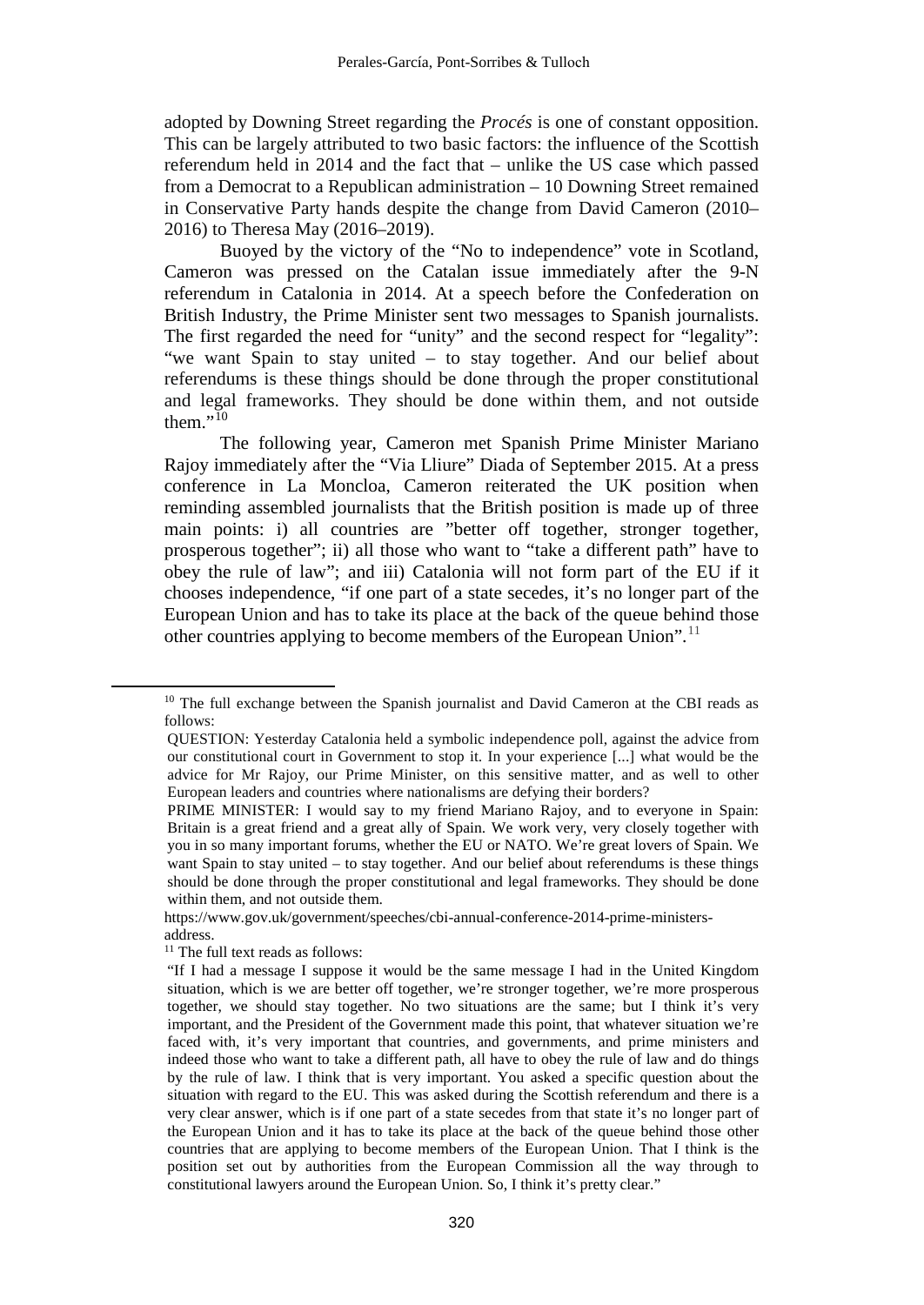The events of the 1 October 2017 did not introduce any nuances in the official UK position regarding Catalonia as governmental ministers rushed to make Downing Street's take on the issue clear to the press. On 11 October, the Minister for Europe, Sir Alan Duncan, met Spanish Ambassador Carlos Bastarreche and issued a press release in which the UK minister declared the 1 October poll as "illegal". According to Duncan:

As Spanish courts have ruled, the poll on 1st October was not held within the Spanish legal and constitutional framework. Holding it was therefore illegal and an attempt to undermine the rule of law. We would not recognise any declaration of independence based upon it.<sup>[12](#page-10-0)</sup>

A week later Downing Street issued a further press release detailing the content of PM Theresa May's phone call to Rajoy according to which May "reiterated that the UK is clear that the referendum had no legal basis and that any unilateral declaration of independence would be inconsistent with the rule of law. She added that the UK would not recognize any such declaration of independence by Catalonia".[13](#page-10-1) The declaration of independence made on the 27 October was immediately rejected by Theresa May's official spokesman who made it clear that Downing Street would not recognize Catalan independence. According to the statement

The UK does not and will not recognise the unilateral declaration of independence made by the Catalan regional parliament. It is based on a vote that was declared illegal by the Spanish courts. We continue to want to see the rule of law upheld, the Spanish constitution respected, and Spanish unity preserved.<sup>[14](#page-10-2)</sup>

However, it should be mentioned at this point that the Scottish Parliament distanced itself from Downing Street and, on 27 October, External Affairs Secretary of Holyrood Fiona Hyslop made an official statement in which she made three points: i) that her government "respects and understands" the position of the Catalan government; ii) that the people of Catalonia "must have the ability to determine their own future" and iii) that a "process of dialogue" was necessary to solve the crisis.

Six weeks after the events of 27 October, May insisted in her support for the Spanish Government's position on the Catalan issue. In a press release made on the 5 December 2017, a Downing Street spokesperson said: "Theresa May began by restating the UK's support for the Spanish Government on the issue of Catalonia – stating the rule of law must be upheld and the Spanish constitution respected."[15](#page-10-3)

[http://www.lamoncloa.gob.es/lang/en/presidente/intervenciones/Paginas/2015/150904rajoyand](http://www.lamoncloa.gob.es/lang/en/presidente/intervenciones/Paginas/2015/150904rajoyandcameron.aspx)

<span id="page-10-1"></span>

<span id="page-10-3"></span><span id="page-10-2"></span>

<span id="page-10-0"></span>cameron.aspx.<br>
<sup>12</sup> [https://www.gov.uk/government/news/minister-for-europe-meets-spanish-ambassador.](https://www.gov.uk/government/news/minister-for-europe-meets-spanish-ambassador)<br>
<sup>13</sup> [https://www.gov.uk/government/news/pm-call-with-prime-minister-rajoy-17-oct-2017.](https://www.gov.uk/government/news/pm-call-with-prime-minister-rajoy-17-oct-2017)<br>
<sup>14</sup> https://www.bbc.com/news/uk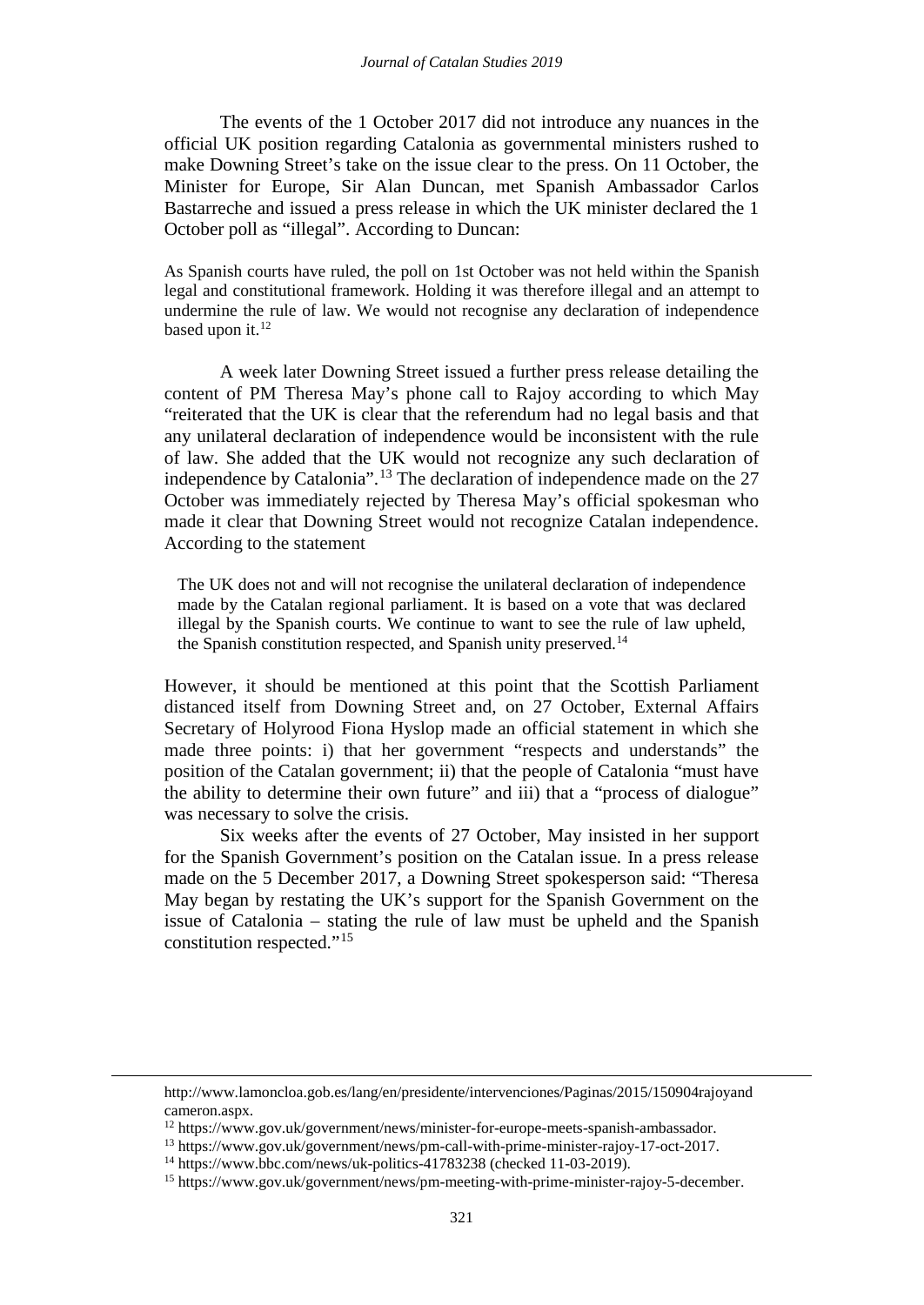# **Concluding remarks**

The Catalan political conflict has drawn the interest of the international press, specifically in the last two years of the study (2016 and 2017). The media paid special attention to the institutional events in which universal suffrage was determinant, whereas demonstrations and grassroots events received more uneven handling. It can be concluded that the media legitimize electoral processes over civil society events, irrespective of the numbers mobilized.

The international media analysed broadly endorsed the will of the majority of Catalans to vote in a referendum, although they considered that such a referendum had to be agreed between the Catalan and Spanish governments. *The Guardian* and *The Daily Telegraph* were particularly incisive regarding this issue in view of the agreed Scottish referendum on independence. Most newspapers criticized the refusal of the Spanish government to agree on a referendum, but also criticized the unilateralism of the Catalan government.

The sources most used by the international correspondents were experts, especially university academics. Also relied on as sources to a lesser degree were journalists from the Catalan and Spanish media, followed by economists. These points to a conflict partly explained by and for the elites, given that few civil society entities were given a voice, like, for instance key associations such as Òmnium Cultural and the ANC. Therefore, the notion that the Catalan independence movement is above all a social movement was not reflected in the articles of the newspapers analysed, which instead tended to focus on strictly political aspects. The international media clearly identified three individuals as responsible for the conflict: Artur Mas and Carles Puigdemont, presidents in turn of Catalonia, and Mariano Rajoy, president of Spain.

Finally, the international media underlined the lack of dialogue between the two sides to the conflict and, consistently over the seven years analysed, reiterated the need to reach a negotiated solution. Of note is the fact that the articles in all the analysed newspapers were balanced in giving equal voice to both sides of the conflict. As for the correspondents themselves, they spoke of what they considered to the presence of a clear intransigence from the central government, the uncertainty on the political horizon and a certain disappointment at the denouement to the Catalan story. Their personal views based on grass roots observation are closely in line with the editorial lines of their respective publications despite the distance.

An overview of the official White House and Downing Street positions on the Catalan independence issue and their interaction with the press allows us to reach both general and specific conclusions. Firstly, and in a wider sense, it is clear that the Catalan story benefits from a certain "knock-on" effect from an international political and diplomatic panorama which forced governments to take a position – and risk incurring contradictions – when declaring their stance on the recognition of Kosovar independence, the 2014 referendum in Scotland, and the September 2017 referendum in Kurdistan. Secondly, we can identify a certain volatility regarding the US position on Catalonia. The comparative coherence of the Obama Administration's position – and its support for a "strong, united Spain" – can be contrasted with the erratic nature of the Trump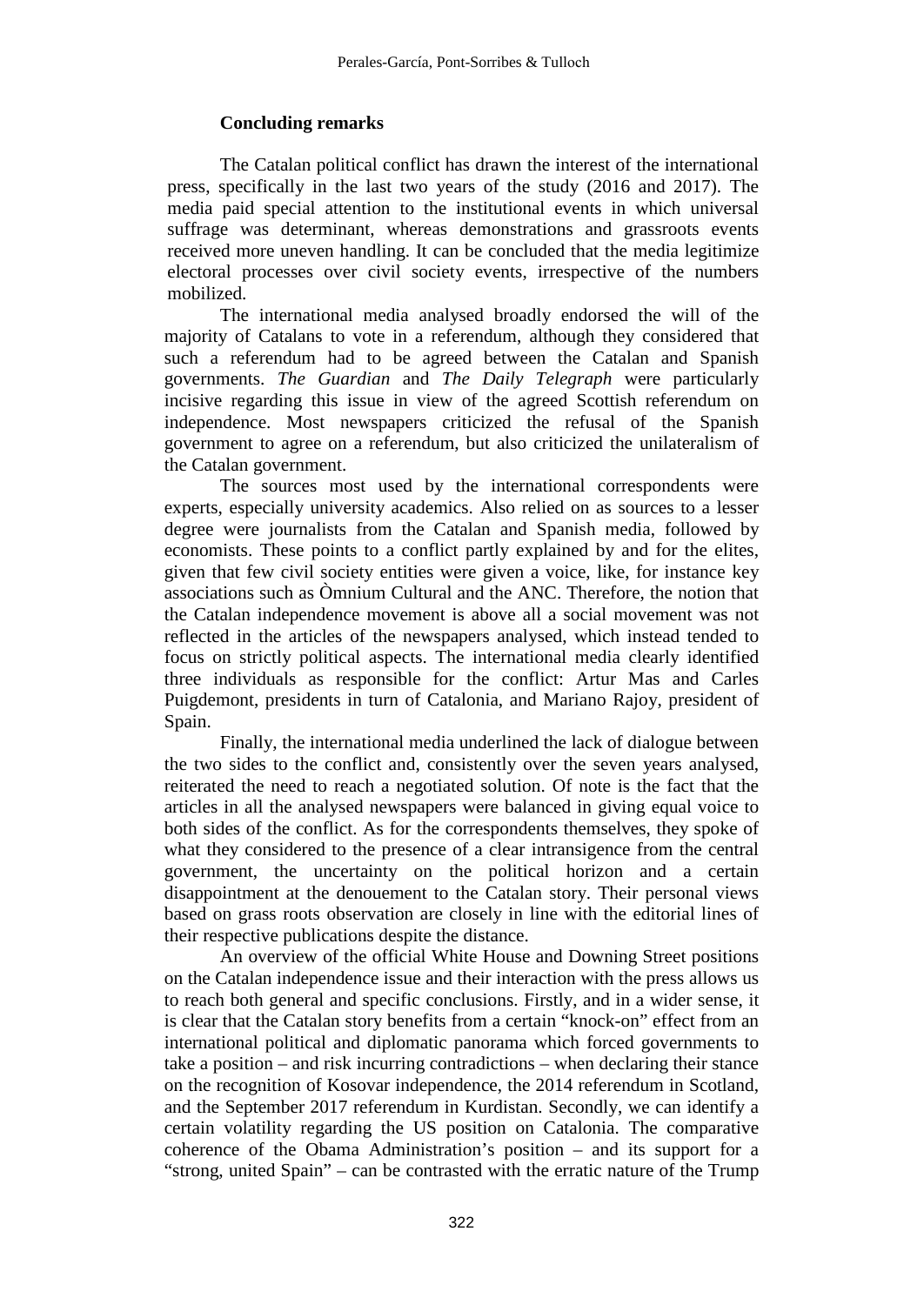Administration's position which oscillates from "loyalty to Spain as a NATO ally", while simultaneously not taking a position on the referendum issue and supporting the Catalans' "right to free assembly". Thirdly, the variable nature of the US position is not shared by Downing Street, given the lingering hangover of the referendum campaign in Scotland, just three years prior to the 1-O vote in Catalonia.

## **Acknowledgements**

This work has been possible thanks to the public funding received from the Institut d'Estudis de l'Autogovern (IEA) for the project entitled "Catalunya als ulls del món. Anàlisi de la presència i construcció del relat del context sociopolític de Catalunya (2010–2015) a la premsa internacional" (Ref. GR/8/2015).

# **Works cited**

- Alonso-Muñoz, L., 2014, "El tratamiento en la prensa del movimiento independentista en Cataluña", *Sphera Publica*, 2 (14), 104–126.
- Berger, P. L.; Luckmann, T., 1968, *La construcción social de la realidad*, Buenos Aires, Amorrortu.
- Castells, M., 2015, 2nd ed., *Redes de indignación y esperanza: los movimientos sociales en la era de Internet*, Madrid, Alianza.
- Entman, R. M., 1993, "Framing: Toward Clarification of a Fractured Paradigm", *Journal of Communication*, 43 (4), 51–58.
- Entman, R. M., 2007, "Framing Bias: Media in the Distribution of Power", *Journal of Communication*, 57 (1), 163–173.
- Kim, S. H.; Scheufele, D. A.; Shanahan, J., 2002, "Think About it This Way: Attribute Agenda-setting Function of the Press and the Public's Evaluation of a Local Issue", *Journalism & Mass Communication Quarterly*, 79 (1), 7–25.
- Kiousis, S., 2004, "Explicating Media Salience: A Factor Analysis of *New York Times* Issue Coverage During the 2000 U.S. Presidential Election", *Journal of Communication*, 54 (1), 71–87.
- Pont, C., 2016, "El món ens mira? Mites i realitats de la representació mediàtica del procés català a la premsa 'nacional' i estrangera", in *Narracions mediàtiques del catalanisme*: *de l'Estatut del 1979 al procés sobiranista*, J. Capdevila, M. Lladonosa, eds., Barcelona, UOC, 37–61.
- Pont, C.; Bèrrio, J., 2015, *Comunicació i opinió pública*, Barcelona, Editorial UOC.
- Rodríguez Borges, R. F., 2011, "Esfera pública y medios de comunicación: la contribución de los media a la construcción de la ciudadanía democrática", *Revista Internacional de Filosofía*, 4 (I), 79–93.
- Shaw, E., 1977, "The Interpersonal Agenda", in *The Emergence of American Political Issues: The Agenda-setting Function of the Press*, D. L. Shaw,
- M. McCombs, eds., St. Paul, MN, West Publishing, 69–88.